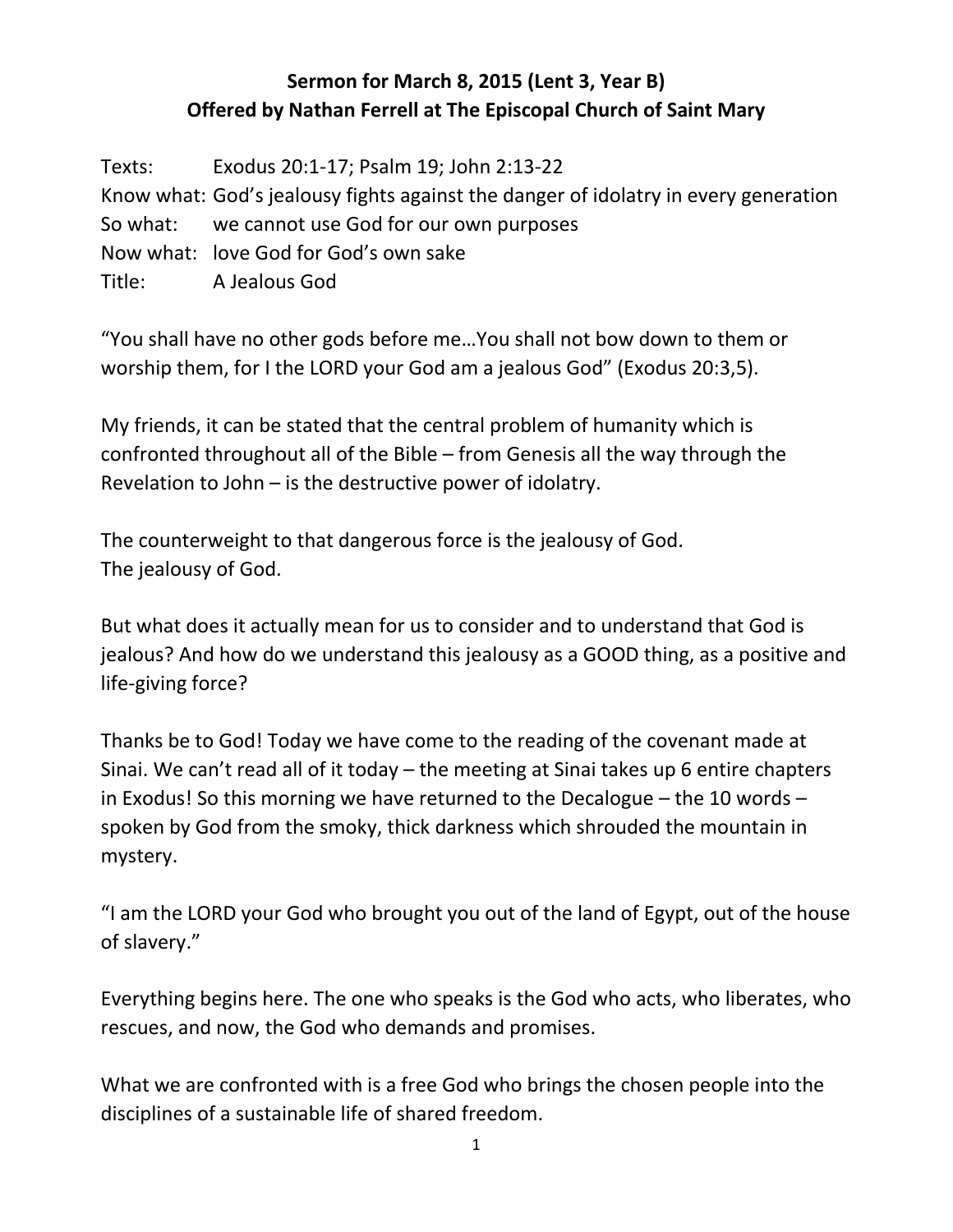As Walter Brueggeman aptly describes it, "[the LORD] seizes initiative to establish the relation. This text concerns the freedom of God [who is] utterly untamed and undomesticated" (The New Interpreter's Bible, Volume 1: p. 838).

But that makes most of us VERY uncomfortable! And here's the rub. We humans like to be in control. We want to know the rules of the game. In general, we like everything much better when all is predictable and calm and safe.

The Lord Jesus walks into the Temple just before Passover – Pesach – and he explodes in a flurry of action that is untamed, undomesticated, unpredictable.

In every generation since then, people have asked, "Why did Jesus drive the money changers out of the Temple?"

My friends, there is no answer to this question, just as there never is an answer to the question of "why".

But I do know this: Jesus was not anti-temple. Let's be clear about that. As a faithful, observant Jew, our Lord gathered with his people at the Temple at least once a year. And the apostles were certainly not against the Temple! In Acts, we read that the first community of Jesus followers after Pentecost "spent much time together in the Temple" (Acts 2:46). Likewise, Paul, when he went up to Jerusalem with his offering for the apostles, he went into the Temple to offer sacrifices and to undergo all of the Temple rituals (Acts 24:17-18).

This is not an anti-temple story. Again, I have no easy answer as to why the Lord did this, but what I suspect is that it has something to do with the jealous passion of God. Jesus was walking in the well-worn path of prophetic criticism of Temple worship. The prophets before him had always been quite skeptical of the Temple.

Now, what is the problem with Temple worship? It is none other than the danger of idolatry. Religion, when established and proscribed, easily becomes the means to an end.

I think that we all know how this works.

If you say a certain prayer with the right amount of faith, then you will be healed.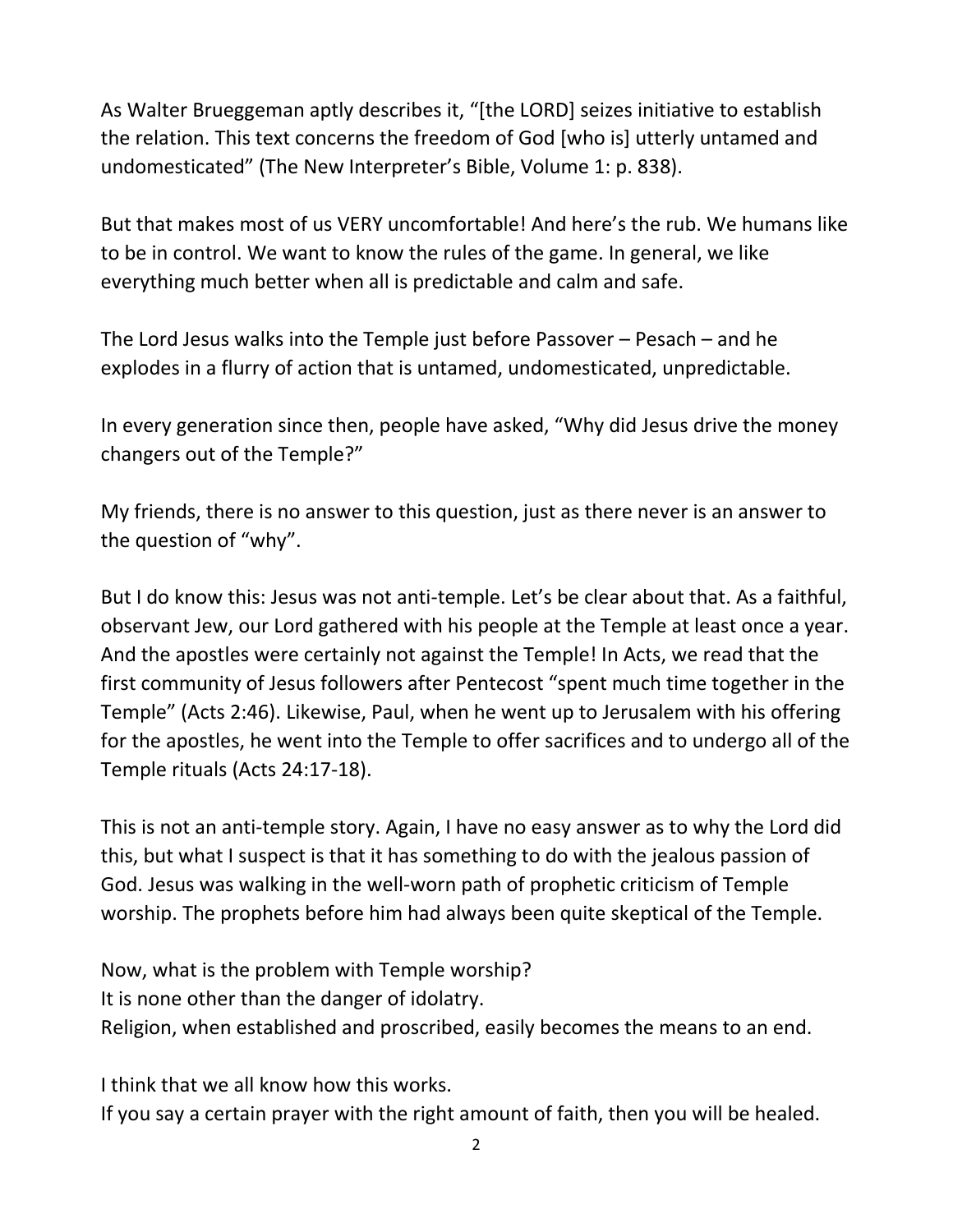If you light these certain candles, then good things will happen to you. If you pray in a certain direction, then God will be pleased. If you pray THIS prayer to THIS saint, then you will find whatever it is that you lost. If you sacrifice this animal, then your sins will be forgiven. And on and on it goes.

But what does any of this have to do with the God who brought us out of the house of slavery, who made a covenant with us?

This is what the sacred text declares to us: This is a God who will not be co-opted as an instrument for our hopes and plans.

No, we do not get to define our relationship with this God. We do not get to set the terms. They are set by God, and we can accept those terms… OR we can reject them.

On Tuesday of last week (March 3), the Church celebrated the life and witness of John and Charles Wesley, and we spoke together at length about their legacy at our Thursday healing Eucharist.

John and Charles Wesley were the leaders of a powerful movement within the Church of England in the 1700s. This was the very first movement which we can properly identify as an evangelical revival designed to reach the urban masses.

Cynical observers denigrated them as "Methodists" but the title stuck, and Methodism remains as a global movement in the Church even in our own day.

Do you know why the Holy Spirit compelled the Wesleys to lead this mass revival?

The 18<sup>th</sup> century saw the height of deism within the Church of England. Deism was the faith that imagined God as the great watch-maker who set the universe in motion according to immutable laws and then withdrew from direct involvement in creation.

In that climate, then, the Church became the means by which the great structures of British society were continued and maintained in perpetuity, according to the eternal designs of God. So it was posited and taught.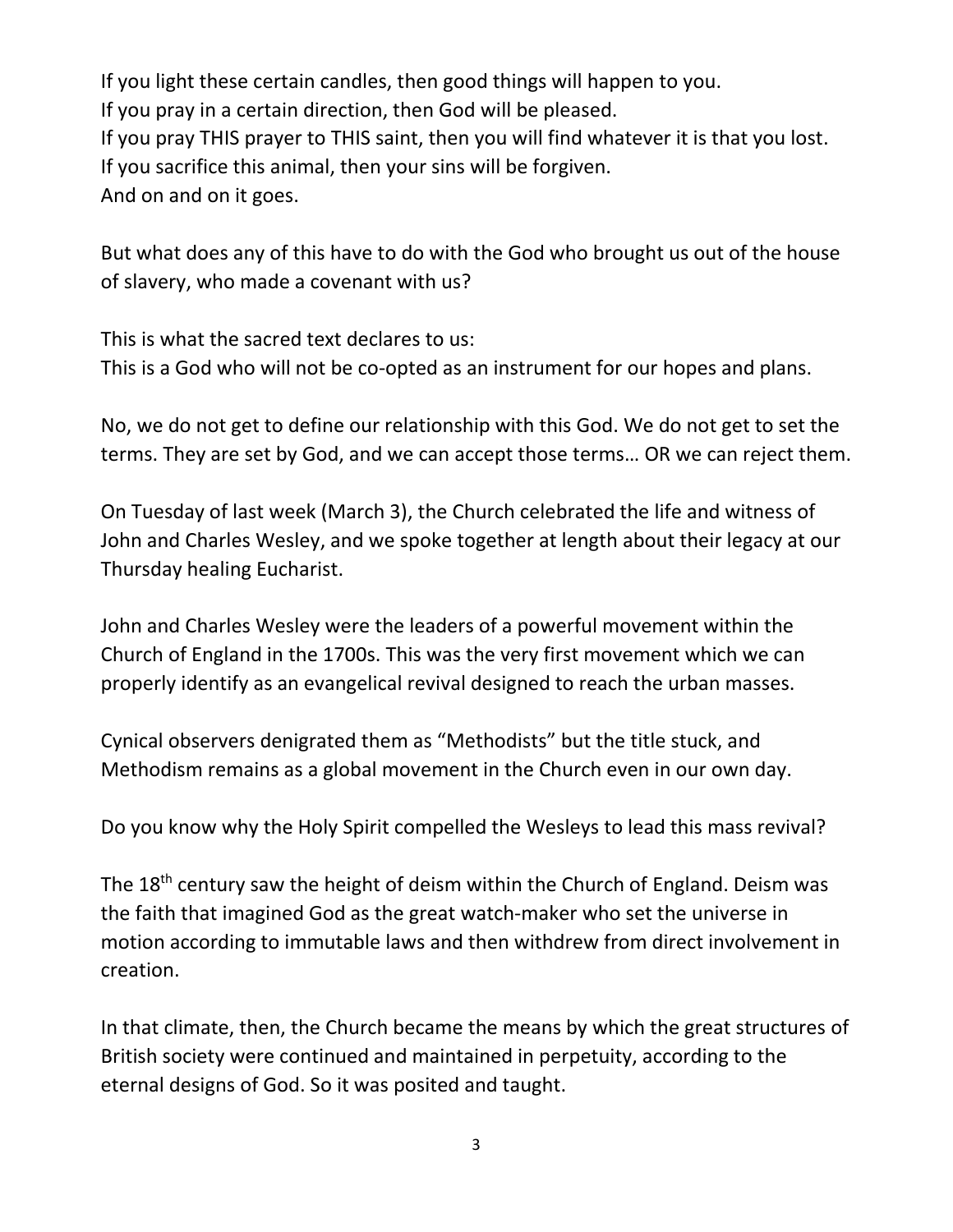Each citizen then had a duty to support the Church, because it was the glue which supported the monarchy, upheld the great ruling families who governed British society, and taught each person their duty within their social class. This was the great hierarchy of life which God established and which the Church worked assiduously to maintain.

But I wonder, as did the Wesleys: what does this have to do with the God who fought against and overcame Pharoah, who tore Egyptian society apart, who led a ragtag group of slaves to freedom in a radical new society? What does this have to do with a Messiah who drove the merchants and bankers out of the Temple?

In  $18<sup>th</sup>$  century England, God was co-opted as a necessary tool to support the status quo. But, my friends, the LORD is a jealous God. God is not a means to an end. God IS the end – and the ONLY end that matters!

So God inspired the Wesleys to speak to the people and to call them back to love the LORD their God with all their heart.

To love God. And love is not about duty and class, but about passion, energy, commitment, loyalty.

The danger of Temple worship, as the prophets always suspected, is that the people can follow the rules, sacrifice the appropriate animals, place the correct coins in the Temple treasury, and then think that they have demonstrated their love for God by doing their duty.

This is nothing less than a form of idolatry, which seeks to replace the untamed, undomesticated God of the Exodus with a safe and predictable deity whose favor can be bought or sold.

Idols are dangerous because they tempt us with power – power to control things, like our health or our future or our success or the weather or the actions of others.

## **Idols promise us power to CONTROL something. The God of the covenant calls us to BECOME something.**

So what does it actually mean for us to understand that God is a jealous God?